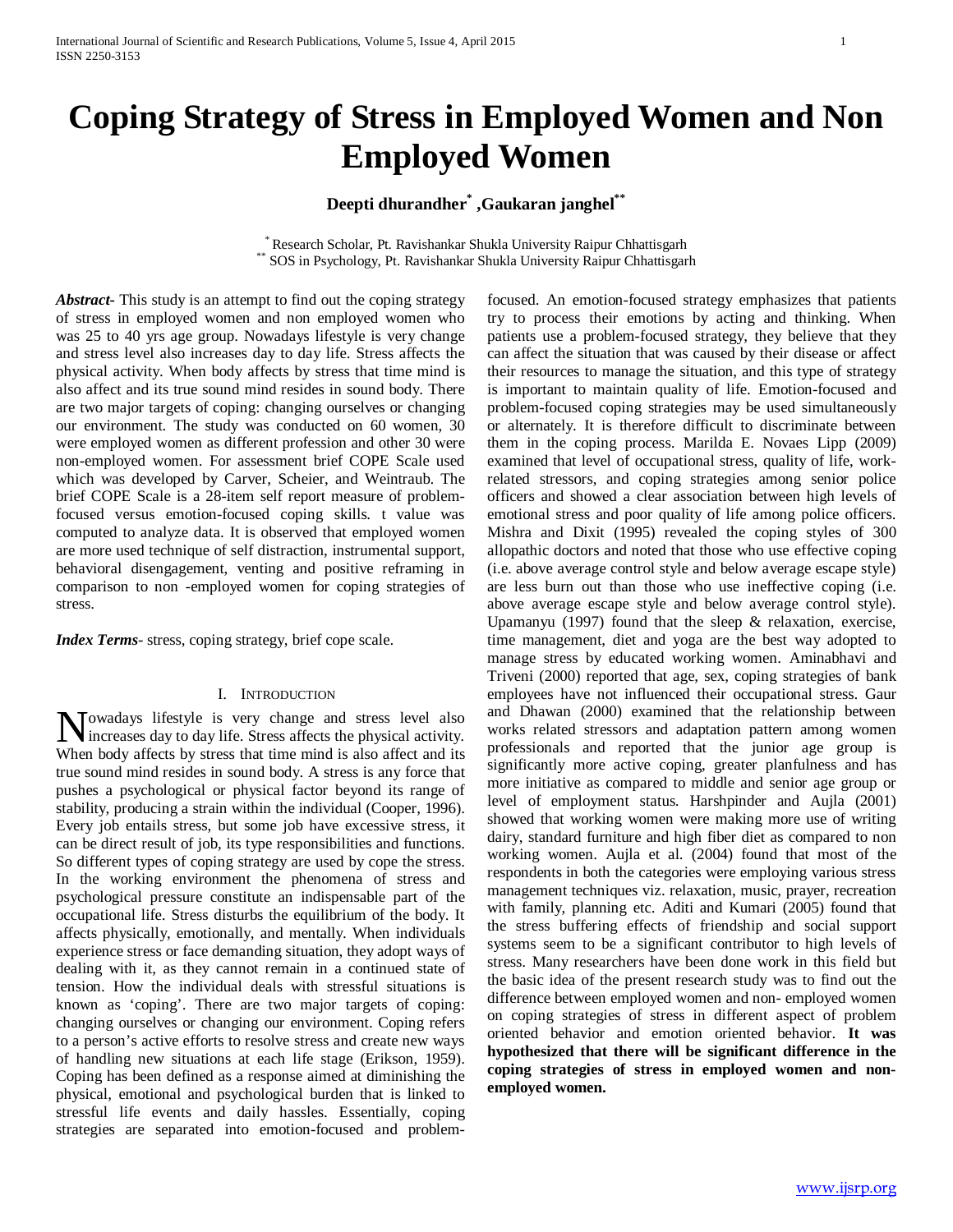## II. RESEARCH METHOD

 SAMPLE: This study was conducted on 60 women. Out of 60, 30 were employed women as different profession and other 30 were non-employed women. In this all the participants were married and aged group were between 25 to 40 years.

 TOOLS: Carver, Scheier, and Weintraub developed the COPE as a comprehensive questionnaire of 15 theoretically derived coping styles or strategies. The brief COPE Scale is a 28 item self report measure of problem-focused versus emotionfocused coping skills. The scale consists of 14 domains/subscales (self-distraction, active coping, denial, substance use, use

of emotional support, use of instrumental support, behavioral disengagement, venting, positive reframing, planning, humour, acceptance, religion, self-blame) of two items each.

 PROCEDURE: After seeking the permission from the participants, data were collected by administering free version of coping scale individually. Before giving the questionnaire of the scale; it will be ensured that they will be fulfilling the criteria set for the sample selection.

### III. RESULTS AND DISCUSSION

| Table –I indicates the difference on 14 dimension of coping behavior of stress between both the groups. |  |
|---------------------------------------------------------------------------------------------------------|--|
|---------------------------------------------------------------------------------------------------------|--|

| Dimensions of coping strategies of stress | $\mathbf N$ | Mean | <b>SD</b> | t value | Level of significance |
|-------------------------------------------|-------------|------|-----------|---------|-----------------------|
| <b>SD(Self Distraction)</b>               | $G_1(30)$   | 1.60 | .621      | 1.475   | .004                  |
|                                           | $G_2(30)$   | 1.80 | .406      |         |                       |
| <b>AC(Active Coping)</b>                  | $G_1(30)$   | 1.73 | .583      | .000    | N.S.                  |
|                                           | $G_2(30)$   | 1.73 | .449      |         |                       |
| Denial                                    | $G_1(30)$   | 1.53 | .628      | 1.277   | N.S.                  |
|                                           | $G_2(30)$   | 1.73 | .583      |         |                       |
| SU(Substance Use)                         | $G_1(30)$   | .000 | .000      | .000    | .000                  |
|                                           | $G_2(30)$   | .000 | .000      |         |                       |
| ES(Use Of Emotional Support)              | $G_1(30)$   | 1.66 | .606      | .465    | N.S.                  |
|                                           | $G_2(30)$   | 1.60 | .498      |         |                       |
| IS(Use Of Instrumental Support)           | $G_1(30)$   | 1.53 | .730      | 2.834   | .000                  |
|                                           | $G_2(30)$   | 1.93 | .253      |         |                       |
| BD (Behavioral Disengagement)             | $G_1(30)$   | 1.60 | .621      | 1.475   | .004                  |
|                                           | $G_2(30)$   | 1.80 | .406      |         |                       |
| Venting                                   | $G_1(30)$   | 1.46 | .628      | 3.053   | .000                  |
|                                           | $G_2(30)$   | 1.86 | .345      |         |                       |
| PR(Positive Reframing)                    | $G_1(30)$   | 1.66 | .606      | 2.222   | .000                  |
|                                           | $G_2(30)$   | 1.93 | .253      |         |                       |
| Planning                                  | $G_1(30)$   | 1.80 | .550      | 1.000   | N.S.                  |
|                                           | $G_2(30)$   | 1.66 | .479      |         |                       |
| Humor                                     | $G_1(30)$   | 1.86 | .507      | 1.077   | N.S.                  |
|                                           | $G_2(30)$   | 1.73 | .449      |         |                       |
| Acceptance                                | $G_1(30)$   | 1.66 | .479      | 1.000   | N.S.                  |
|                                           | $G_2(30)$   | 1.80 | .550      |         |                       |
|                                           |             |      |           |         |                       |
| Religion                                  | $G_1(30)$   | 1.80 | .550      | .455    | N.S.                  |
|                                           | $G_2(30)$   | 1.73 | .583      |         |                       |
|                                           |             |      |           |         |                       |
| Self Blame                                | $G_1(30)$   | 1.53 | .507      | 1.027   | N.S.                  |
|                                           | $G_2(30)$   | 1.40 | .498      |         |                       |

 $N.S. = Not$ 

Significant,  $G_1$  = Not Employed,  $G_2$  = Employed

 Table-I indicates the mean difference on different dimension of coping behavior of stress between both the groups. Results show that the mean score of  $G_2$  group is 1.80 and  $G_1$  is 1.60 for self distraction.  $G_2$  group score is significantly greater than  $G_1$  group which indicates that the employed women use self distraction technique more in comparison to unemployed women. Self distraction means surprisingly effective technique for changing mood. When persons have become upset, choose to interrupt their negative mood by engaging in something that distracts from what has upset them. Watching a movie or TV show, surfing the net, reading a book, listening to (energizing) music, calling a friend, and exercising are good examples of the latter, while engaging in detail-oriented tasks like writing, programming, cleaning house, weeding garden, playing music or singing or otherwise being artistic, or organizing files are examples of the former.

 On substance use, employed women score and non employed women score are same. It indicates that no difference between the group and they can use substance use as a coping strategies of stress.

 Mean score of instrumental support of employed women (M=1.93) is significantly higher in comparison to non-employed